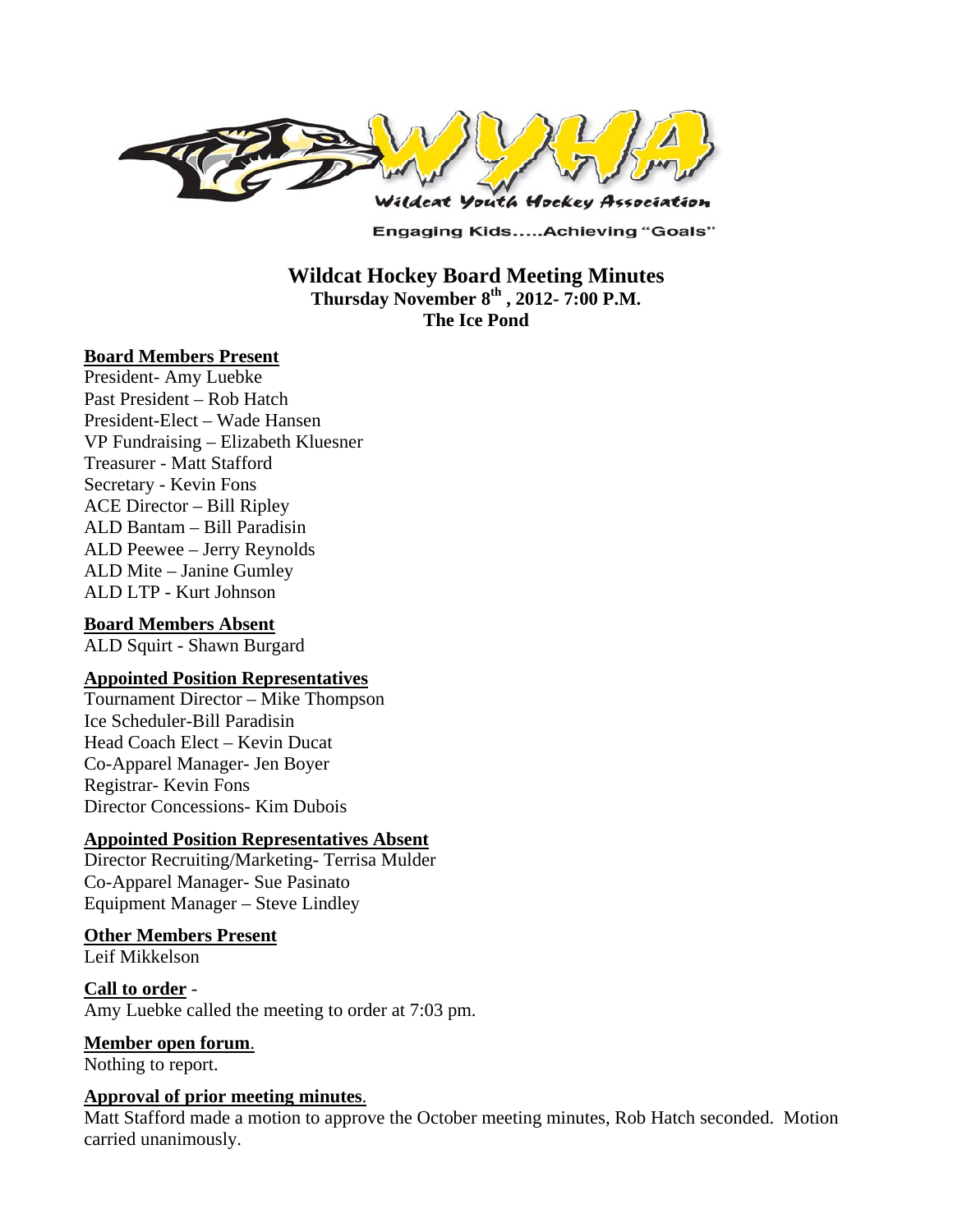# **Approval of agenda**

Rob Hatch made a motion to approve the agenda with changes, Wade Hansen seconded. Motion carried unanimously.

# **Reports:**

**Treasurer:** 

Reviewed Current Statements.

Approval of bills / Monthly Statement

Rob Hatch made a motion to approve the outstanding bills, Jerry Reynolds seconded. Motion carried unanimously

# **ALL ALD's:**

Nothing to Report

# **LTS/MiniMite/LTP:**

We gained 12 new LTP skaters as a result of the Try Hockey Free Day (maybe a couple more also).

# **Mite ALD :**

When to Start? Too Early this year with overlaps to other sports

Mite parent discussed the desire to start the season later in the future to not interfere with other sports. We will examine options to move back the start date if possible. One option was to start later and have a jamboree for a day to evaluate and create teams.

# **Squirt ALD:**

Nothing to report.

# **Pee Wee :**

Practices were missing from the schedule based on the original plan of 2.5 practices per week. Bill will examine options to add additional practices.

Some of the coaches still need a puck bag and water bottles.

# **Bantam:**

Nothing to Report.

# **Equipment :**

Discussion on goalie gear needs

Need to provide a way to distribute goalie equipment for the goalie camp more efficiently next season. Mites need some left handed gloves and blockers, squirt may need a new chest protector.

# **Fundraising:**

Reminder: WYHA Picture night Sunday - need help from ALD's on organizing their levels Elizabeth is setting up concussion baseline screening for 12 and over skaters, details to follow.

# **Apparel:**

Nothing to Report

# **Registrar-**

Need final rosters, will get supplemental rosters done when Coaches certifications are complete.

# **Ice scheduler-**

Nothing to report

# **Marketing Director:**

Nothing to report